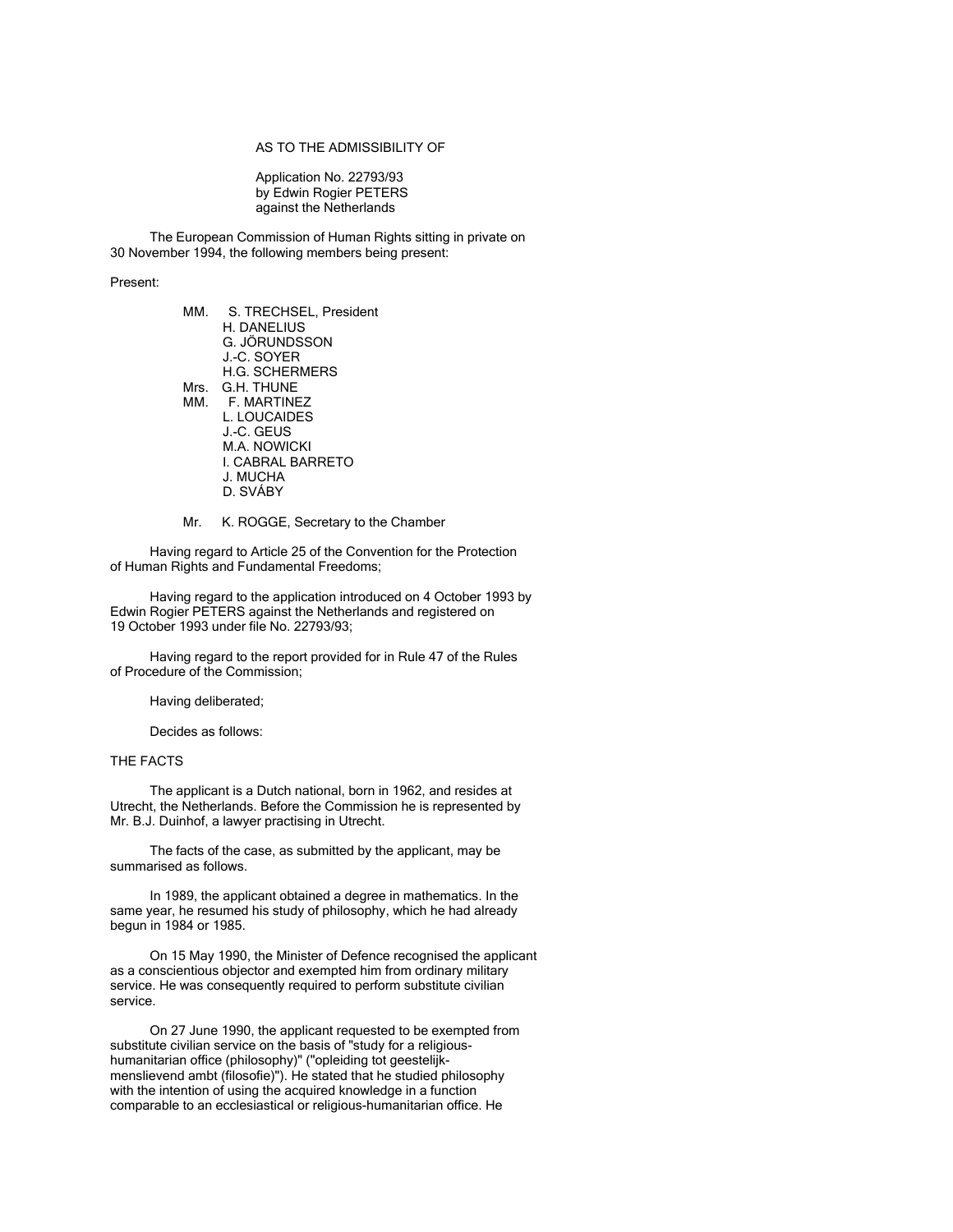therefore claimed he should receive the same treatment as theology students as regards the exemption from substitute civilian service.

Pursuant to Section 15 para. 2 of the Conscientious Objectors Act (Wet gewetensbezwaren militaire dienst), conscientious objectors may be exempted from substitute civilian service if they hold or are studying for an ecclesiastical office (geestelijk ambt) or a religioushumanitarian office (godsdienstig menslievend ambt). Exemption on account of this reason is granted to, inter alia, theology students (studenten in de godgeleerdheid) intending to become religious ministers.

On 10 April 1991, the Minister of Social Affairs and Employment (Minister van Sociale Zaken en Werkgelegenheid) rejected the applicant's request, holding that an exemption under Section 15 para. 2 of the Conscientious Objectors Act could only be granted to persons holding or studying for religious offices, which was not the applicant's case.

On the applicant's appeal, the Administrative Litigation Division of the Council of State (Afdeling voor de geschillen van bestuur van de Raad van State) quashed the Minister's decision on 3 April 1992. It found that the Minister's interpretation of the term "religious office" within the meaning of Section 15 para. 2 of the Conscientious Objectors Act was too narrow in that the Minister had not taken into account the developments in society in respect of various religions and other forms of spiritual life. It held that an exemption could also be granted in cases involving offices and studies for offices not having a strictly religious character, such as humanistic counsellors (humanistisch geestelijke raadslieden), as their work is comparable to that of someone holding a ecclesiastical or religious-humanitarian office. In reaching this opinion the Administrative Litigation Division noted that within the Dutch armed forces the work of humanistic counsellors coincides to a high degree with that of Roman-catholic, Protestant-christian and Jewish office holders.

On 17 June 1992, the Minister of Social Affairs and Employment again refused the applicant's request, holding that the applicant followed a general philosophy study at a state university and was not studying for a specific ecclesiastical or religious-humanitarian office, or a comparable office of a non-religious character and that this finding was not altered by the applicant's statement that he had humanistic beliefs and wished to be of service to others. The Minister added that only after the applicant would have accepted such an office, he could be exempted from substitute civilian service.

Following the applicant's appeal, the Administrative Litigation Division, in its decision of 6 April 1993, upheld the Minister's decision of 17 June 1992. It did not consider Articles 9 and 14 of the Convention, which the applicant had invoked in his appeal.

## COMPLAINT

The applicant alleges a violation of Article 14 in conjunction with Article 9 of the Convention, in that he, being a student of philosophy whose intention is to use the acquired knowledge in a function comparable to an ecclesiastical or religious-humanitarian office, is not exempted from substitute civilian service, whereas a theology student, as a rule, is.

## THE LAW

The applicant complains under Article 14 in conjunction with Article 9 (Art. 14+9) of the Convention that he, unlike theology students, was not granted an exemption from substitute civilian service.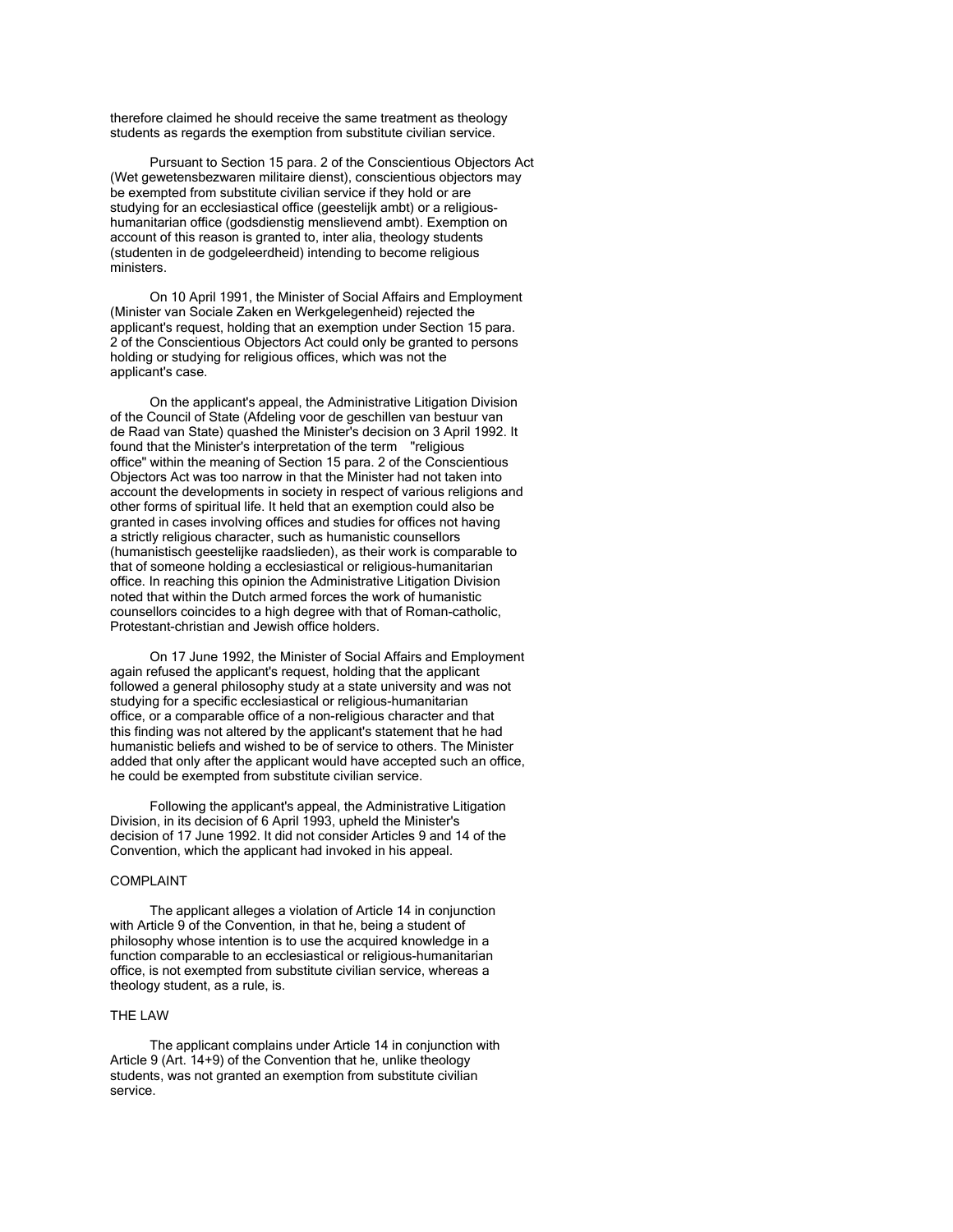Article 9 (Art. 9) of the Convention reads as follows:

"1. Everyone has the right to freedom of thought, conscience and religion; this right includes freedom to change his religion or belief and freedom, either alone or in community with others and in public or in private, to manifest his religion or belief, in worship, teaching, practice and observance.

2. Freedom to manifest one's religion or beliefs shall be subject only to such limitations as are prescribed by law and are necessary in a democratic society in the interests of public safety, for the protection of public order, health or morals, or for the protection of the rights and freedoms of others."

Article 14 (Art. 14) of the Convention provides:

"The enjoyment of the rights and freedoms set forth in this Convention shall be secured without discrimination on any ground such as sex, race, colour, language, religion, political or other opinion, national or social origin. association with a national minority, property, birth or other status."

The Commission recalls that the right to conscientious objection is not, as such, guaranteed by Article 9 (Art. 9) of the Convention or any other provision of the Convention or one of its Protocols (cf. No. 17086/90, Dec. 6.12.91, D.R. 72 p. 245).

However, Article 9 (Art. 9) and the other substantive provisions of the Convention and its Protocols are supplemented by Article 14 (Art. 14). A measure which, as such, could be in conformity with one of the substantive provisions may nevertheless violate that provision when taken in conjunction with Article 14 (Art. 14), if it is applied in a discriminatory manner. However, there is no room for application of Article 14 (Art. 14) unless the facts of the case fall within the ambit of one of the substantive provisions of the Convention (Eur. Court H.R., Inze judgment of 28 October 1987, Series A no. 126, p. 17, para. 36).

The Commission finds that the facts of the case fall within the ambit of Article 9 (Art. 9) of the Convention, and Article 14 of the Convention, taken together with Article 9 (Art. 14+9), is, therefore, applicable (cf. No. 10410/83, Dec. 11.10.84, D.R. 40 p. 207).

Article 14 (Art. 14) of the Convention safeguards individuals, placed in similar situations, from discrimination in the enjoyment of the rights set forth in the other provisions of the Convention and its Protocols.

The Commission notes the statement of the applicant, who follows a general study of philosophy, that he has humanistic beliefs and wishes to use his acquired knowledge for being of service to others. He compares his own situation with that of persons holding or studying for a specific ecclesiastical or religious-humanitarian office, or a recognised comparable office of a non-religious character. However, the Commission considers that these two situations cannot be regarded as comparable for the purposes of Article 14 (Art. 14) of the Convention.

It follows that there is no discrimination in the sense of this provision. The application is therefore manifestly ill-founded within the meaning of Article 27 para. 2 (Art. 27-2) of the Convention.

For these reasons, the Commission, unanimously,